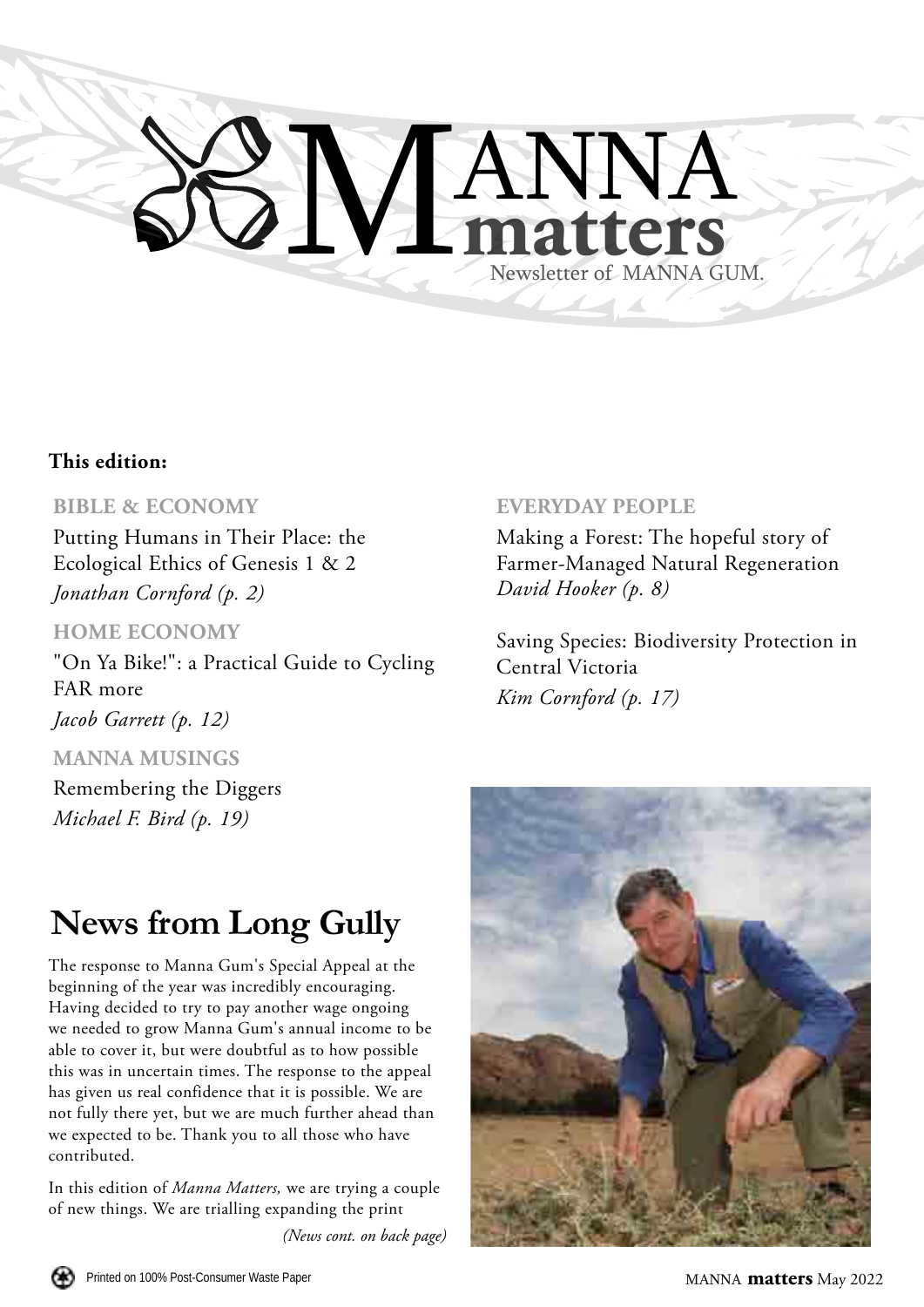# **Putting Humans in Their Place**

#### **The Ecological Ethics of Genesis 1 & 2**

by Jonathan Cornford

When I wrote the first version of this article in 2020, bushfires of an unprecedented scale and intensity were burning across the east coast of Australia, and temperature records were tumbling everywhere. Those fires were quickly followed by floods and, as I write now, another round of dramatic floods in New South Wales and Queensland is receding. This is what dangerous climate change looks like. It is happening and, short of dramatic action, it will continue to worsen.

The gut-churning grief and fear that accompanies this knowledge is magnified by the scale of the human capacity for denial that is also being laid bare. And at the heart of this grief and fear is the consciousness that *we have done this*. It is now a commonplace that we have entered a new geological epoch, the Anthropocene. The Anthropocene is the product of "anthropocentrism": humanity's colossal failure to acknowledge that it is part of a whole, of which it is not the centre.

Although terrifying, this is true self-knowledge; the sort that is necessary to repentance and hope. But there is an additional element to this narrative that is widespread in both secular and religious circles where there is a concern for the state of the planet: it is Christianity that is largely to blame for this disastrous anthropocentrism. Is this also true self-knowledge or is it another tragic twist in a tragic tale?

A little over 50 years ago, *Science* magazine published the now classic article of Medieval historian Lynn White, "The Historical Roots of Our Ecological Crisis". White's bold and provocative thesis has been hugely influential, widely cited and played a key role in catalysing new fields of academic scholarship, including environmental ethics and eco-theology. White's passion for the non-human world, his critique of the onward march of civilisation, and his broad-ranging historical insights make his article a stimulating and even inspiring read. His goal was to seek a deep shift in the way in which modern humans view their place in nature.

Ostensibly a committed Christian, White nevertheless held a profoundly negative understanding of the Judaeo-Christian ecological worldview, so much so that he considered it needed wholesale abandonment. In White's view, "Christianity is the most anthropocentric religion the world has seen." It not only licensed human exploitation of nature, but virtually demanded it. Ultimately, White felt that "Christianity bears a huge burden of guilt" for our present ecological crisis.

I think White's historical claims about Christianity are wrong: I think modernity and capitalism  $-$  that is, the repudiation of It is now a commonplace that we have entered a new geological epoch, the Anthropocene. The Anthropocene is the product of "anthropocentrism": humanity's colossal failure to acknowledge that it is part of a whole, of which it is not the centre.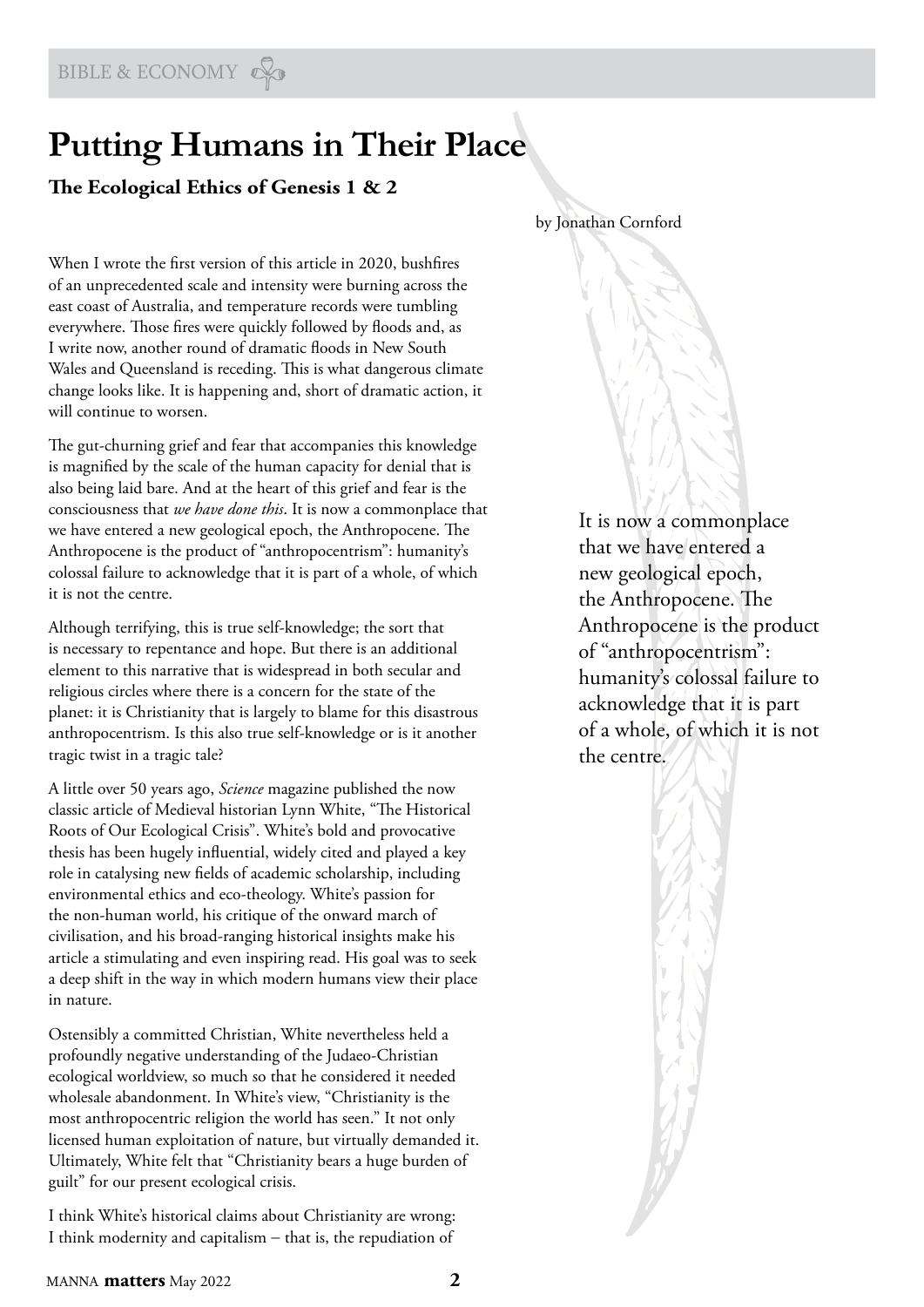

*Fire and flood. LEFT: the Green Wattle Creek bushfire moves towards the Southern Highlands township of Yanderra as police evacuate residents, Dec 2019. RIGHT: flooding on the banks of the Brisbane River, Feb 2022.*

 $Christianity - are the real sources of our ecological crisis,$ but that is a story for another day.

Instead, I want to focus on one particularly tragic element of Lynn White's thesis: his presumptions about the *ecological meaning* of the creation myths of the Hebrew Bible. For White, the meaning of these stories was simple and clear: they "established a dualism of man and nature but also insisted that it is God's will that man exploit nature for his proper ends". The widespread acceptance of his simplistic thesis has contributed to a significant

amount of hostility and suspicion of Christianity in sectors of the environmental movement, and has contributed to a crisis of self-confidence in many ecologically concerned Christians.

#### **Literature, Meaning, Context**

Certainly it is true that an exploitative reading of Genesis has indeed been present in some strands of Christianity. But this is a profound misreading of the Bible's creation stories, more a product of modernity and capitalism than of the texts themselves. When we focus on the texts and the larger narrative within which they are situated, it is clear that, rather than licensing exploitation, the creation myths of Hebrew scripture offer prescient, challenging and instructive wisdom for our present ecological crisis. I will suggest that there is indeed a certain sort of "anthropocentrism" (putting humans at the centre) in the Biblical creation myths, but one with quite a different meaning and implication from what is usually inferred by that term.

until recently, been largely ignored or denigrated. But in recent years we have seen a growing appreciation of the richness of meaning, and especially the ecological The creation myths of Hebrew scripture offer prescient, challenging and instructive wisdom for our

wisdom, contained within the story-world and law of indigenous cultures. Writing of indigenous Australian creation myths, Bill Gammage writes: "Aboriginal landscape awareness is rightly seen as drenched in religious sensibility, but equally the Dreaming is saturated with environmental consciousness. Theology and ecology are fused."

As with most creation myths, the key purpose of the stories in Genesis chapters 1 and 2 is not to provide a historical account of causality, but is rather to *convey the meaning of experienced reality* - the world that *is*. Creation myths communicate about the nature of nature, and locate the human place within it. For the Hebrews, as for the First Australians, creation myths provide the foundations of the moral order  $-$  the foundation of Law.

For modern hearers to properly understand the Hebrew creation myths, we need to try to appreciate what form of literature they represent, and what meaning they communicated to a marginal, ancient, Semitic, agrarian people. A pathway towards this perspective has been opened up to us by the first peoples of this continent - another marginalised people whose worldview has,

Genesis, in fact, contains two different creation stories. The first (chapter 1) is a highly structured poetic liturgy, the second (chapter 2), generally considered the older, is more in the form of an aetiological myth: a story that explains why things are the way they are. They have been

present ecological crisis.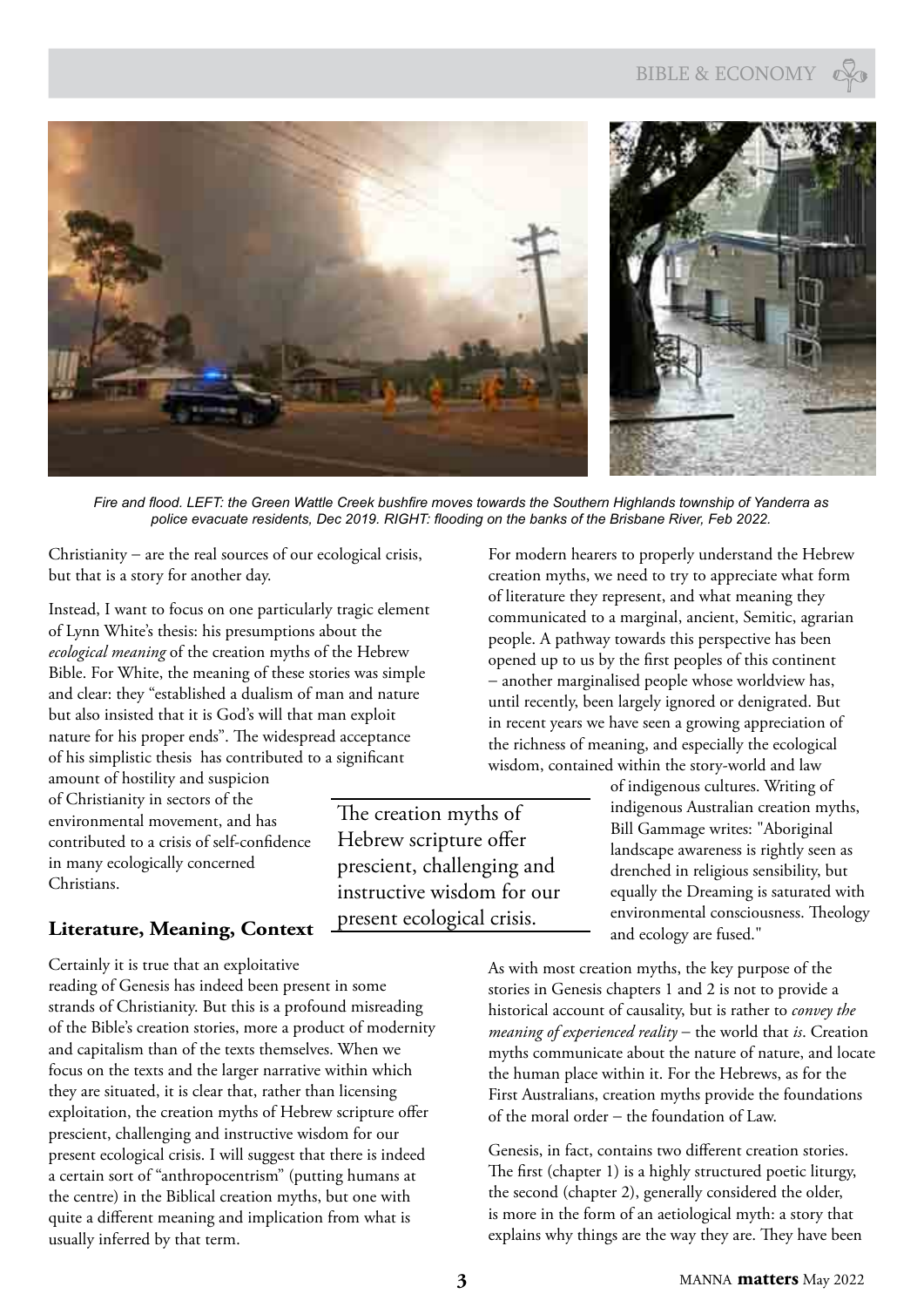



*Bas-relief at the entrance to a temple in the ruins of Nimroud, believed by some scholars to depict Marduk slaying Tiamat.*

counter-myth of a world

of love.

created entirely out of a good God's intention; that is, out

arranged by the compilers of the Biblical canon in such a way that suggests they were seen as each contributing necessary and complementary perspectives.

To catch the full narrative impact of Genesis 1, we need to realise that it was a story told by a people conquered and living in exile within the Babylonian Empire, for whom the dominant creation myth was the *Enuma Elish*. In that story, the world is created out of the gore and violence of the conflict by which the god Marduk slays his mother, Tiamat. As a concession to the other

gods who are worried about Marduk's dominance, he then creates humans to be their slaves and to do all their bidding. Of course, this service is rendered to the gods through service to Marduk's representative on earth, the Babylonian king. The Babylonian creation myth provided the meaning and justification for a system of domination and oppression.

Into this story-world of violence, domination and empire, the Hebrews tell a counter-myth of a world created entirely out of a good God's intention; that is, out of

good seven times, which is the number of completeness. This is as strong a statement as you can find of what we call "intrinsic worth". Into this story-world of violence, domination and empire, the Hebrews tell a

In stark contrast to the Canaanite *baalim* cults, in which the fertility of the soil had to be purchased each year by sacrifices to the gods (even, sometimes, by human sacrifices), this creation story falls over itself to describe a world in which fecundity is in-built and overflowing.

Parallel to the *Enuma Elish*, in Genesis 1 the creator God also sees fit to create a representative of the divine on earth. But whereas in other Near Eastern cosmologies (Egypt, Assyria, Babylonia), this place of divine representation was reserved for kings, in the Hebrew creation story that representation is given to *all human beings*: pointedly men *and* women. Divine representation is denoted by the imparting of "the image of God" to every human. Here is an ancient statement of radical equality that goes far beyond even the Athenian idea of democracy.

love. The creator God expresses delighted pleasure in the diversity of life that has come into being, pronouncing it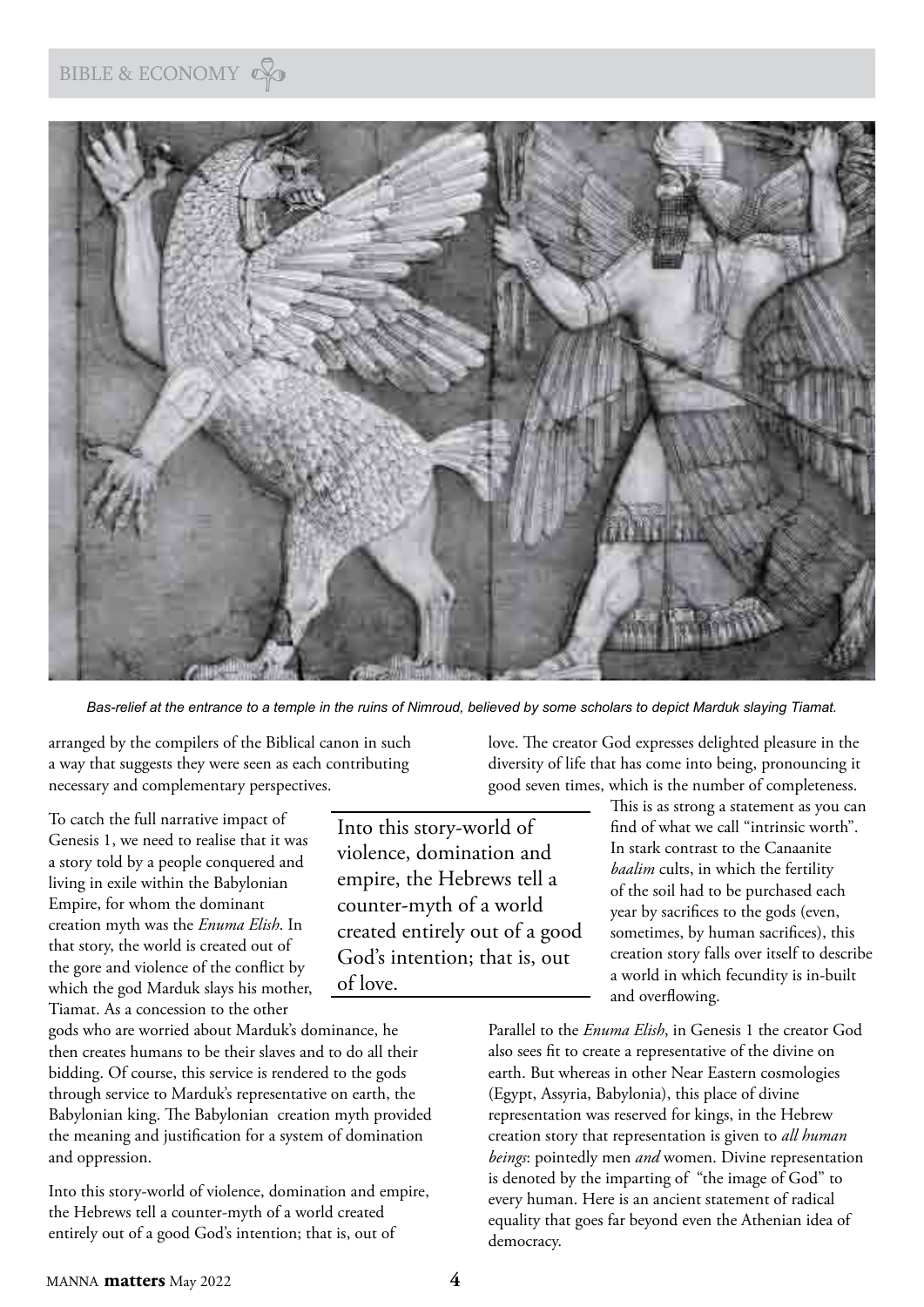#### **"Dominion"**

But this also brings us to the sticking point for Lynn White, and for many since him: the accompanying attribution of "dominion" or "rule" to humans, as the corollary of bearing the image of God. Much of our trouble comes from the choice of the English word "dominion" to translate the Hebrew word, *radah*. The quick assumption of White and so many others has been that dominion is a license to dominate. But even if we stick with this problematic English translation, it is resoundingly clear from the rest of Biblical narrative that the political concept of dominion or rule is never understood as licence to dominate, but rather an injunction to the polar opposite: it is an injunction to servanthood. The Hebrew Bible contains a variety of contested traditions about the politics of kingship, but all of them agree that rule has failed once it becomes domination. In the prophetic critique, the measure of rule is frequently the care of the weak and vulnerable. This is even more profoundly evident once we get to the New Testament. There, the concept of dominion/rule is located firmly with the figure of Christ, who pointedly told his followers, "The kings of the Gentiles lord it over them. [...] But I am among you as one who serves."

Hebrew Bible scholar, Ellen Davis, has argued that "dominion" is an inadequate translation of the Hebrew, *radah*. She proposes that rather than "dominion over", the English phrase "mastery among" gives a more faithful rendering of the sense of the Hebrew poem. The term "mastery" has the sense of that quality achieved by a master of a craft who has an intimate understanding of the possibilities and limitations of both the materials on which she works and the tools with which she works. And such intimate understanding only comes with *love* of both materials and tools. Davis notes that throughout Hebrew scripture the best index of human fidelity to their divine mandate is "the sustained fertility and habitability of the earth". When humans are faithful to their calling, the rains fall in season, the land yields fruit and the wild creatures abound. When humans pursue an independent path, the rain does not fall, the earth suffers and the land is desolate.

This rendering also gives the dual sense of humanity being, on the one hand, a creature like all others and a participant in the community of creatures; but on the other hand, also marks the human as importantly different from other creatures. Here we meet another objection: no matter how beneficent or selfless we grant this injunction laid on humans to be, this is still a story that places



*Adam tilling the earth, from* The Foster Bible, *1897.*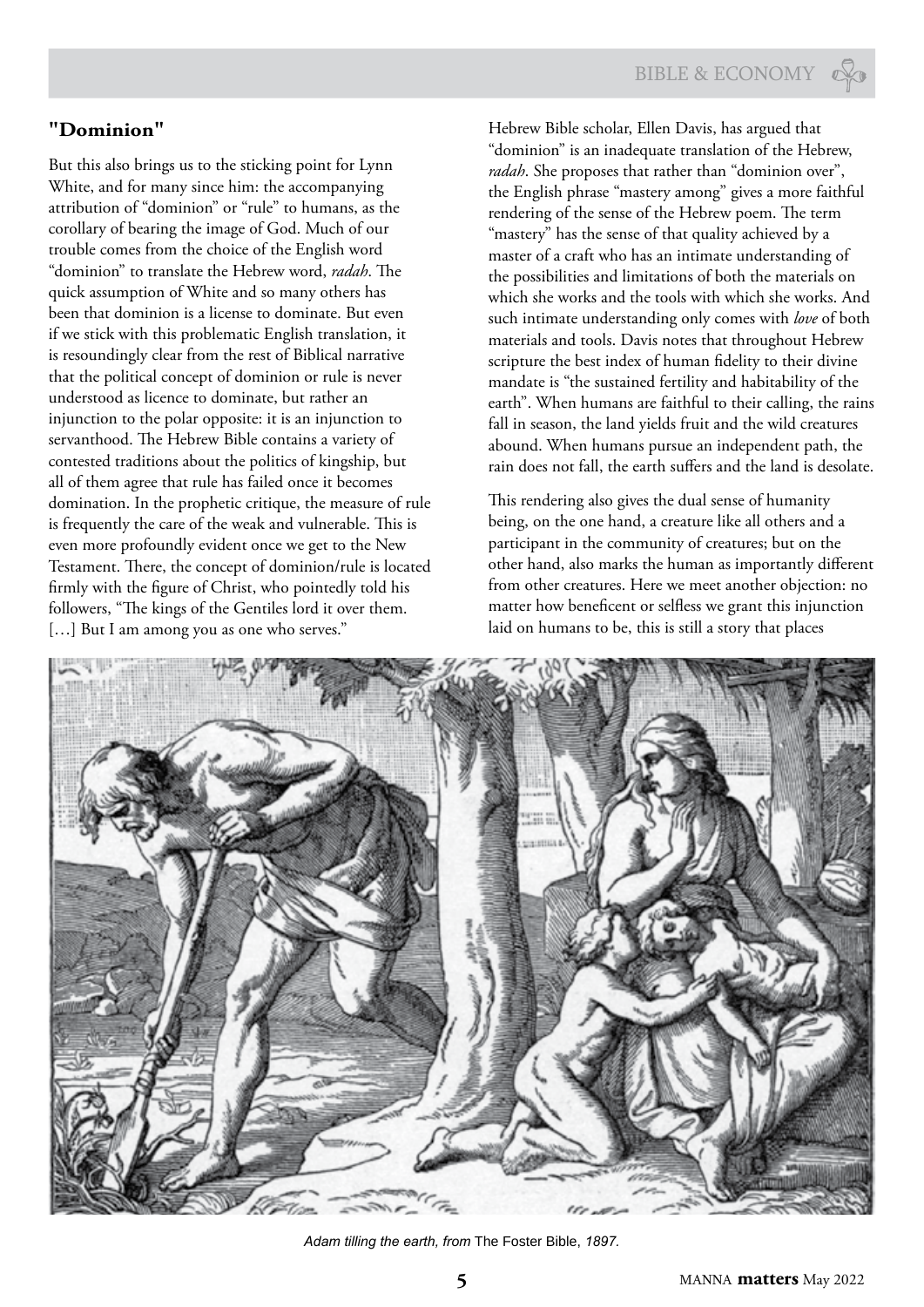



The Gleaners*, Jean-François Millet, 1857.*

humans at the centre of things. It is anthropocentric. And surely it is humanity's egotism that is the cause of our present crisis? I will take up this objection in a moment, but first let me say a few words about the second Hebrew creation myth.

The creation story of Genesis 2 serves to significantly underline the human vocation of beneficent care. In that story, Adam is a creature who is created from the *adamma*, the fertile soil (not "the dirt"), and animated with the breath of God. Adam, the earthcreature, is placed in the garden and instructed to "work and to keep it". Here, the Hebrew word for "work", *abad*, means working for someone: it denotes service. The word translated

as "to keep" is the rich Hebrew term, *shamar*. This word denotes protection and nurture, but the same word is also used in the injunctions to "keep" God's commandments, or even more pointedly, to "observe" the commandments. In both the English and the Hebrew, the meaning of observing commandments means both to stay within their bounds, but also to contemplate them closely. The two are interdependent. Staying within certain bounds requires paying close attention to what those bounds may be. That is, the vocation of *shamar* is a calling to observe limits, which requires understanding limits. So the calling of

The consistent theme underlying the Torah's diverse discussions of economic practice is a call to *observe limits* for the sake of the health of the human community, and the sake of the health of the land itself.

Adam to work and keep the earth might also be rendered as a vocation "to serve and observe" the earth.

In the giving of the Law in the books of Torah, following this story, significant attention is given to the practice of what we would now call human economy, addressing

> agriculture, labour, commerce and finance. The consistent theme underlying the Torah's diverse discussions of economic practice is a call to *observe limits* for the sake of the health of the human community, and the sake of the health of the land itself. This ancient injunction is central to what Kate Raworth calls "thinking like a 21st-century economist" (see *Doughnut Economics)*.

#### **Anthropocentrism in perspective**

But still there is the objection of anthropocentrism. However wise, however beautiful the calling, the human is still given a central role in the Biblical creation stories.

But this is a simplistic and superficial critique that misses a number of points. The first is simply to note that creation myths were stories told by ancient humans, to humans, for the purpose of instructing humans. (By "stories" I do not mean mere stories - all attempts to communicate truth are couched in a narrative form of some kind.) It is inevitable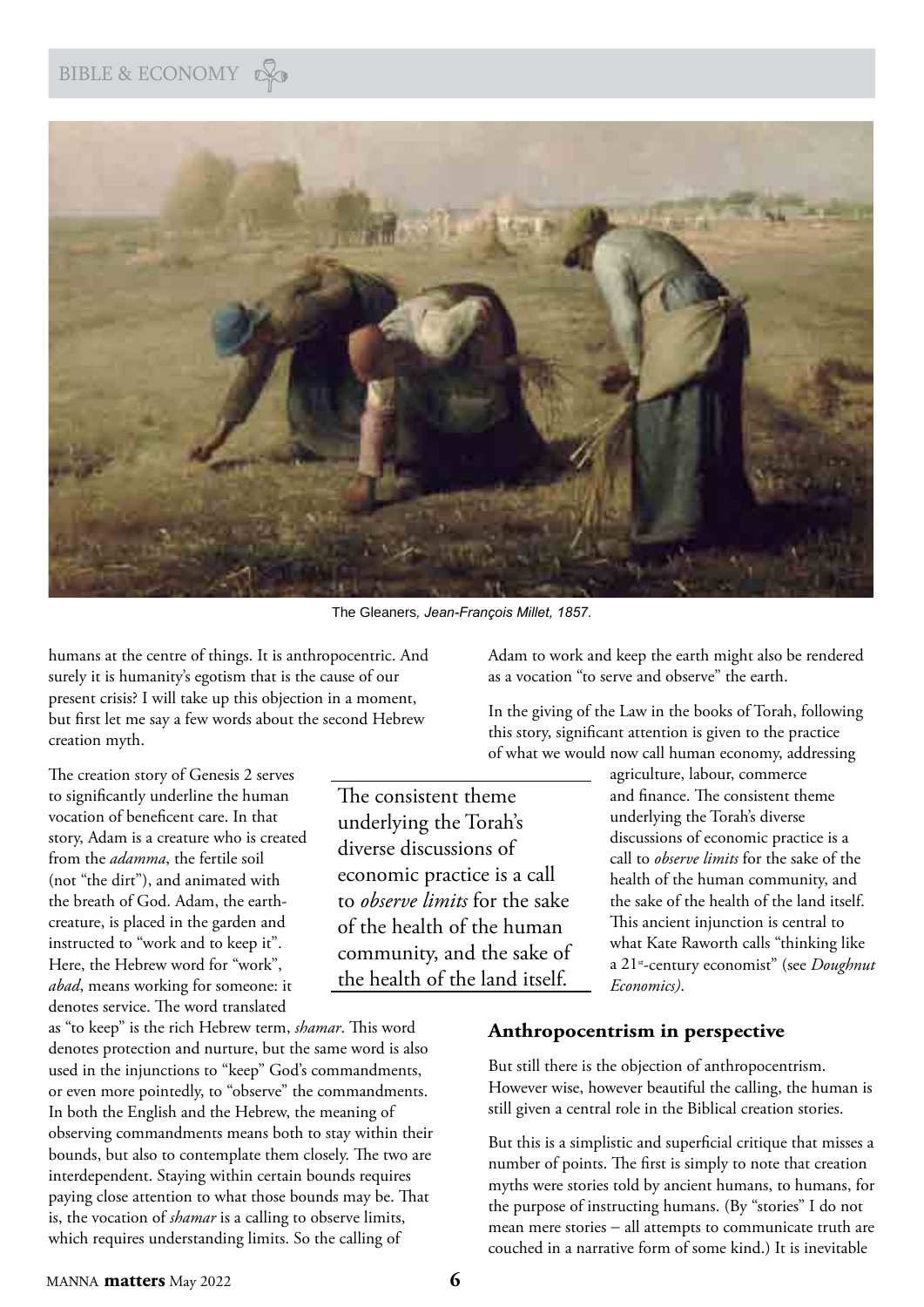and indeed proper that these stories give their key focus to humans. The key question is just what they say to humans about their place in relation to the rest of the natural world.

Secondly, an obvious retort to the charge of anthropocentrism is that the clear and obvious point of the Genesis accounts is to affirm that humans are not central to the ordering of the cosmos, God is. They are pointedly theocentric stories. Any special role attributed to humans (which we shall come to) is not self-ordained but *given*, and it is given within*,* not over, an already established created order that has its own integrity and intrinsic value.

Thirdly, and this brings me to the key point, the very charge that our ecological crisis is the product of anthropocentrism is in fact admitting

a certain kind of anthropocentrism. It is stating, correctly in my view, that humans are *the central problem*, and as such any "solution" is dependent upon some change in the thought-world and conduct of humans. This admits that humans are somehow different to all other creatures, and certainly more powerful.

Both of the creation stories of Genesis

ascribe a special role to humans because of the special power that humans hold. This special power is not a doctrinal assertion of moral superiority, it is an empirical observation, and this same empirical observation is now being made repeatedly by the world's scientists. Biologist Edward Wilson has commented: "*Homo sapiens*  has become a geophysical force, the first species in the history of the planet to attain that dubious distinction." The magnitude of human impact is attested by the naming of a new geological epoch, the Anthropocene. As the Living Planet Report notes: "This is the first time a new geological epoch may be marked by what a single species (Homo sapiens) has consciously done to the planet – as opposed to what the planet has imposed on resident species."

We live every day with confirmation of the fact of the special power of humans. What we have not heeded, and the central message of the Hebrew creation stories, is that with special power comes special responsibility. And in those stories, the special responsibility is marked by the vocation to serve the whole, to master the power we wield, and to do so by observing limits. Special power without special responsibility, as the Bible tells us, inclines inexorably to uncreation, the unwinding of the good that God has wrought.

Both of the creation stories of Genesis ascribe a special role to humans because of the special power that humans hold.... with special power comes special responsibility.

Whatever our ideological position, the reality is that in virtually every bio-region on the planet, ecologists are now insisting that the health of ecosystems is now dependent upon human action of some sort. Charles Massy, in his inspiring *Call of the Reed Warbler*, which is a manifesto for the reconfiguring of agriculture, has come to something like this position. In describing the conditions for a regenerative (rather than an exploitative) practice of agriculture, Massy outlines five "landscape functions" that combine to determine the health of ecological systems. Strikingly, the fifth of these "landscape functions", is the human mind. Massy writes: "The greatest of all determining factors on the healthy regeneration or else degradation of those very landscapes boils down to the way we think, what we believe, and how we model in our minds the way the world and our landscapes work." Massy's great plea is that we become ecologically literate

> landscape managers. It is a modern version of the Genesis call to mastery, and to serve and observe the earth.

> As dangerous climate change unfolds before our eyes, it is patently evident that the best possible outcome for us and the whole community of creation is entirely dependent upon humanity coming to a full acknowledgement of its special power (what we have done)

and its special responsibility (what we now must do), which must centrally involve mastering our power. For the Christian, this is more than an ethical responsibility, it is an evangelical responsibility, for we know that the only way to master ourselves is to acknowledge the rule of another…

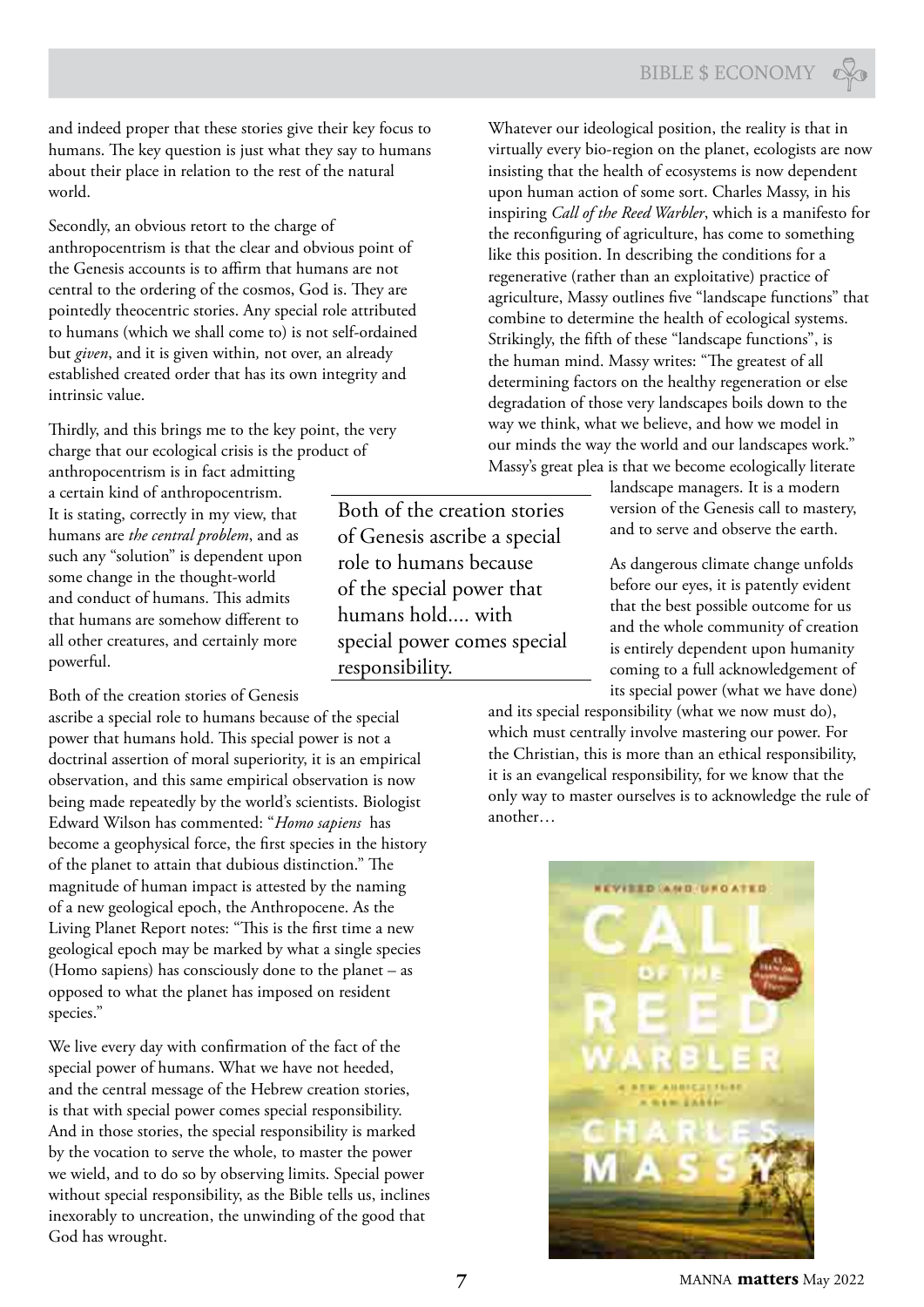# **Making a Forest**

#### **The hopeful story of Farmer-Managed Natural Regeneration**

by David Hooker Tony Rinaudo is an Aussie missionary, also known as 'the forest maker,' who is a Right Livelihood Award Laureate and Member of the Order of Australia. As a young man growing up in Victoria's Ovens Valley, Tony formed a deep concern for trees and forests as he witnessed land degradation right on his doorstep.

In the hills and valleys of northeast Victoria, Tony was disturbed by the bulldozing of forests to make way for pine plantations and the contamination of mountain streams and fertile soils with toxic pesticides used to grow tobacco crops. Biodiversity was being lost and the environment abused in the name of "progress." But how could this be progress, Tony wondered, when we focus on growing tobacco while children in other countries are going to bed hungry?

Shaped by these two desires to repair the environment and relieve poverty, Tony trained in agriculture at The University of Armidale where he met and married Liz, who shared his passion and the call to serve overseas. Step by step, God was guiding and providing, and in 1981 the recently married couple arrived in Niger, Africa.

What Tony saw when he arrived in 1981 were large swathes of "moonscape." Trees were incessantly cut down to grow their main food crop – millet. Poor and often hungry farmers saw trees on their land as weeds to be eliminated. The result was rampant deforestation. This desert moonscape was an ecological and a livelihood disaster, as the land could no longer provide for the people living on it. Tree removal was not nurturing growth and health, but facilitating desertification, famine, poverty and drought – a destructive cycle.



*The Ovens River Valley, where Tony grew up. Photo: Russell E.*

"Lord, why did you bring me out here? You could have just as easily made a fool of me in Australia. You didn't have to bring me all this way." Yet, in desperation, he also asked of God, "Open our eyes; show us what to do. Help us."

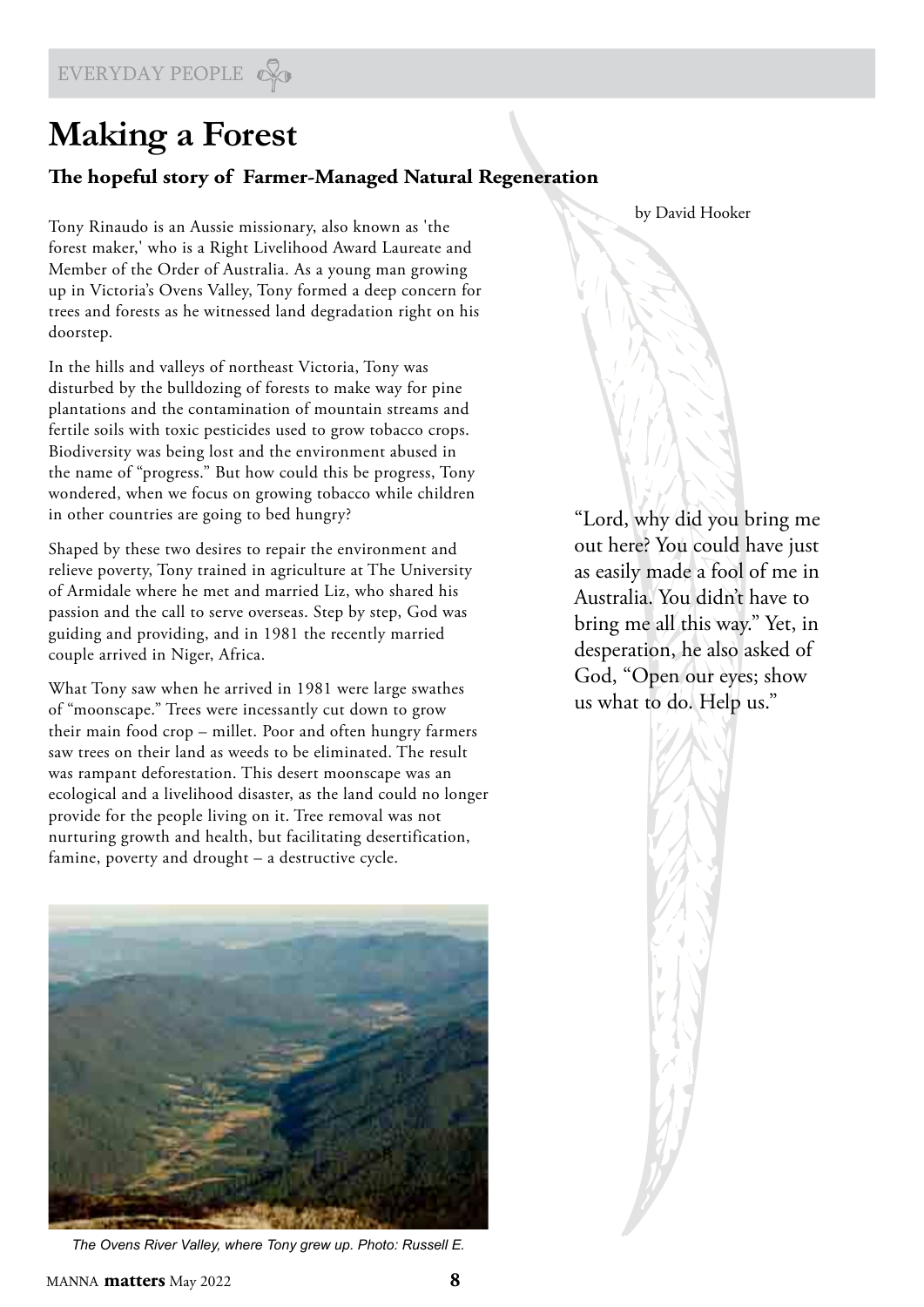

*Photo: Silas Koch/World Vision Australia.*

For the first few dogged years, Tony tried conventional tree-planting, but to his deep frustration, the new trees were dying because of neglect, animals, drought,

sandstorms, or termites. Adding to a sense of failure was the indifference and even hostility of many locals to the idea of reforestation – the farmers called him "the mad white farmer."

He recalls the day that he angrily prayed, "Lord, why did you bring me out here? You could have just as

easily made a fool of me in Australia. You didn't have to bring me all this way." Yet, in desperation, he also asked of God, "Open our eyes; show us what to do. Help us."

After two-and-a-half long years of frustration and failure, Tony experienced his "lightbulb" moment:

He says: "In the past, I had always hurried to get on with the job of tree-planting. But not today … A 'bush' on the side of the road caught my attention.

Tony had discovered an embarrassingly simple method of restoring landscape *without planting a single tree!*

Thinking the bushes scattered across the landscape were just desert shrubs or weeds, I never gave them a second thought. I walked over and took a closer look

> … This was not a 'bush'. These leaves belonged to a tree. It had been cut down, and they were resprouting from the stump! These 'bushes' were living time capsules ready to recolonise the land if given a chance. I realised that I was standing on an underground forest."

Even in the some of the harshest desert landscapes, the shoots of the underground forest can be encouraged to grow into trees by pruning and management. Tony had discovered an embarrassingly simple method of restoring landscape *without planting a single tree!*

It took two-and-a-half years to see a solution. Attitudes changed slowly at first, but over the following 20 years adoption of this method of tree restoration went viral. There was hostility, derision, and joking about Tony's method, and an ingrained rejection of anything out of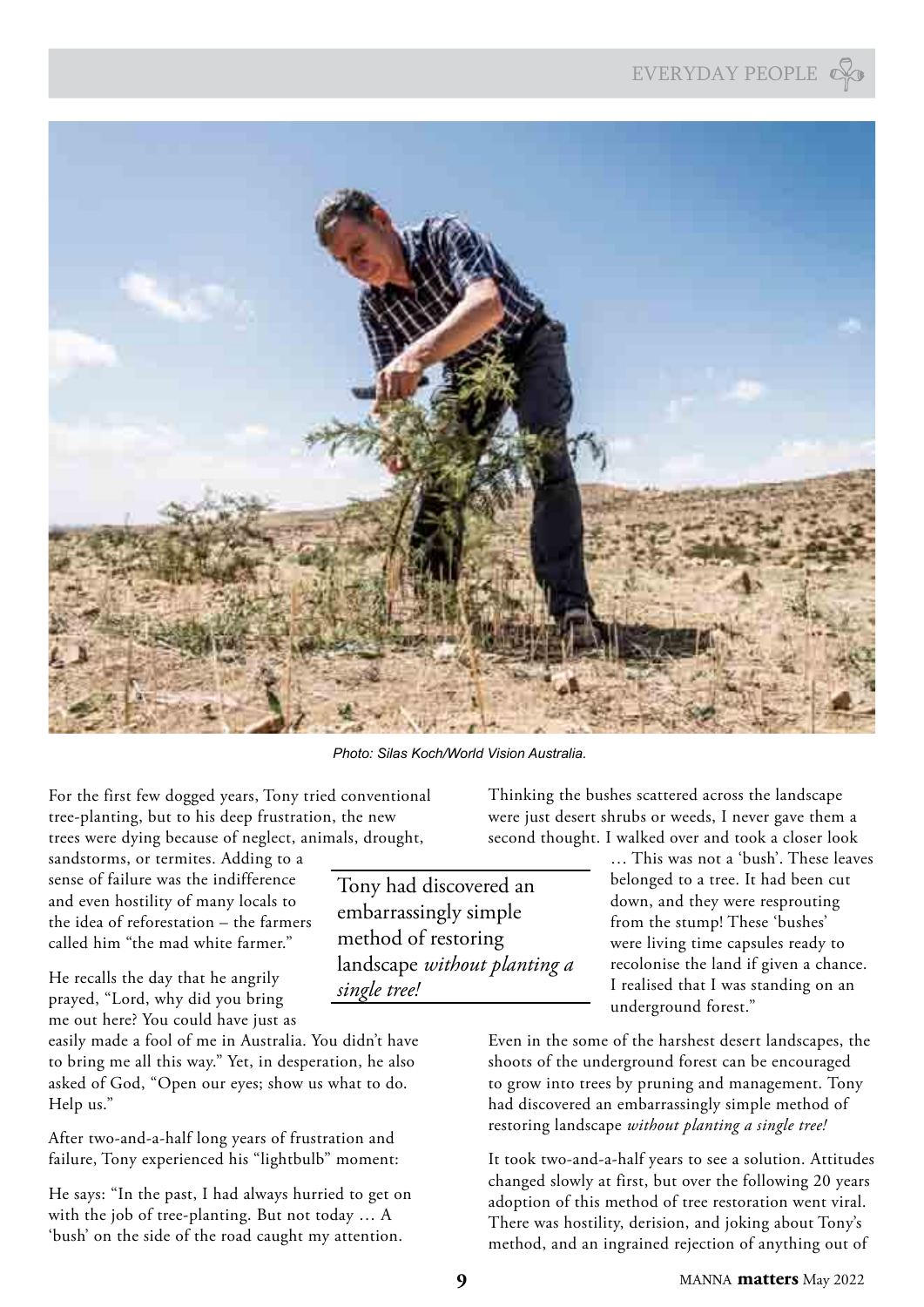### EVERYDAY PEOPLE

the ordinary, anything not traditional. But through the catastrophic drought of 1984, Tony's "food-for-work" program was catalysed, leading to a gradual acceptance of the method which went on to spread from farmer to farmer.

Tony's pioneering method is called FMNR, Farmer-Managed Natural Regeneration. FMNR is simple, sustainable, and low cost. This is great news, as the benefits of FMNR are seemingly endless:

- It helps create more diversified and resilient farming systems, reducing the likelihood of famine.
- It increases essential biodiversity, increases soil moisture holding capacity and significantly reduces soil and air temperatures.
- When applied at scale, it has the potential to draw down millions of tonnes of carbon dioxide from the air, providing a nature-based solution to climate change.
- And it feeds people! In Niger alone, local farmers embracing FMNR have rehabilitated more than

five million hectares of degraded land (that's over 200 million trees!) while *doubling* their crop yields and income. Tony says, "In Niger, our calculations show that, because of FMNR the additional food grown can feed an extra 2.5 million people every year."

It's almost too good to be true. The news is out: according to Chris Reij at the World Resources Institute, "FMNR is probably the largest positive environmental transformation in the Sahel and, perhaps, in all of Africa."

> Now as World Vision Australia's Principal Climate Action Advisor, Tony has a mission is to see FMNR introduced into 100 countries by 2030. He wants to initiate a global FMNR movement that will result in the restoration of, not millions, but one billion hectares of land. Restoration at such a scale will have a

huge positive impact on communities, climate, and the environment. FMNR has already been introduced into 27 countries and continues to spread.

*Satellite photos taken in 1975 (left) and 2005 (right) show greatly increased tree cover in southern Niger. Trees are shown as black dots. Source: US Geological Survey.*

FMNR is probably the largest positive environmental transformation in the Sahel and, perhaps, in all of Africa.



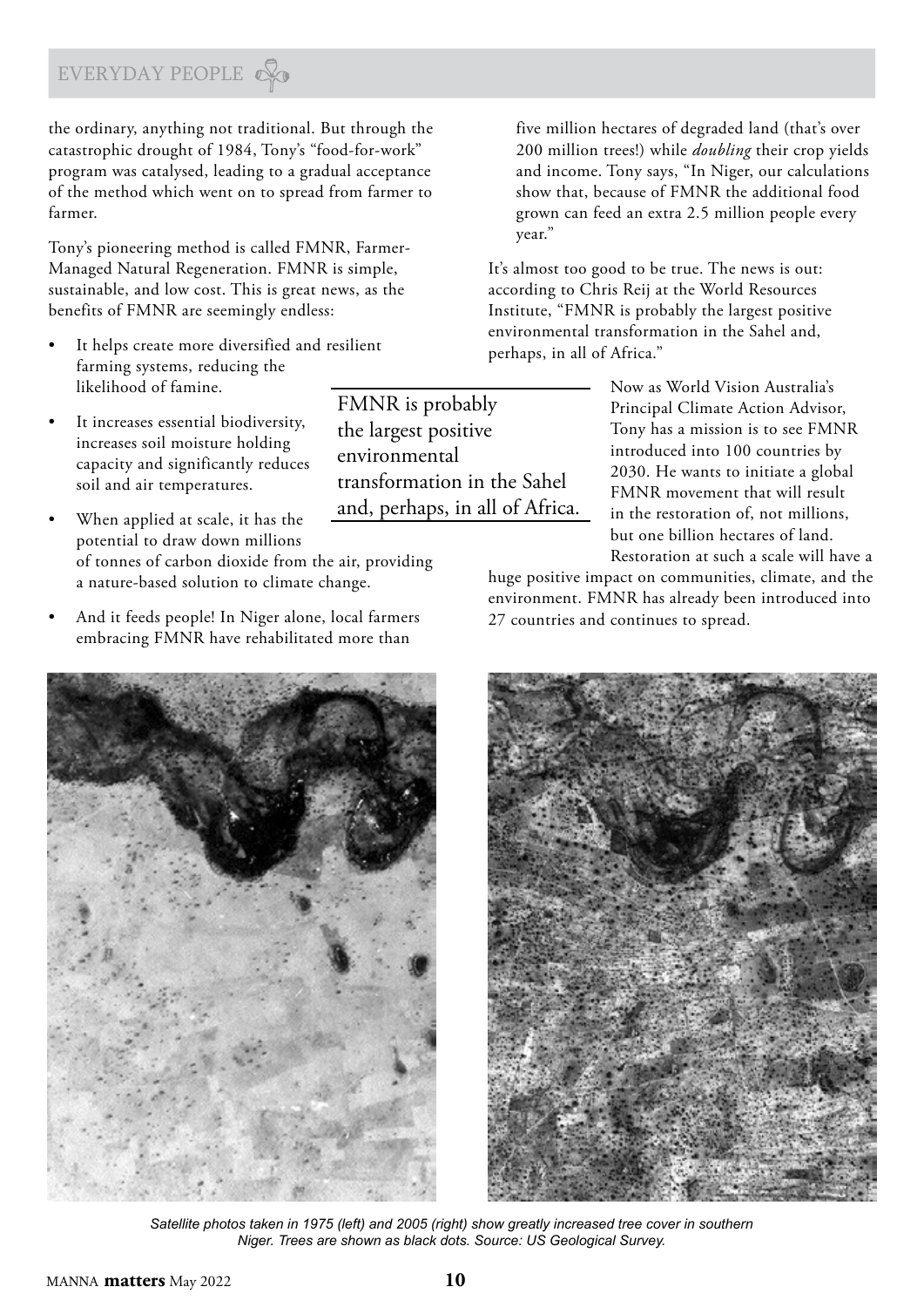

*"There's nothing new about [FMNR]. It's a traditional method of coppicing that has existed for centuries," - Tony Rinaudo. Photo: Tony Rinaudo/World Vision Australia.*

"It's such a simple solution to so many environmental and humanitarian issues. I hope Australia can become a global leader in supporting and investing in this technique," Tony says.

The story of this Aussie from the bush is exciting news, offering incredible hope for our planet right at the time when the latest IPCC report (2022) conveys worrying climate trends. It's no wonder the recent UN's COP26 in Glasgow stresses how vital it is for all of us to work together for this beautiful world.



How can we play a part in this great news? We can tell the story. Tony's powerful testimony carries a mighty message of hope. It's worth telling, worth spreading, and worth being a part of. Tony has written his inspiring story in his new autobiography *The Forest Underground: Hope for a Planet in Crisis*, with proceeds going to the global FMNR movement. It will be published by ISCAST (The Institute for the Study of Christianity in an Age of Science and Technology) on April 30th. You can support FMNR by pre-ordering the book from ISCAST or Amazon, and through the FMNR hub here. Will you join the journey and be a part of healing the planet?

*This story first appeared in the November 2021 edition of* Eternity *magazine and has been edited for publication here. David Hooker is Publications Director for ISCAST– Christians in Science and Technology. He is trained in science and theology and recently completed doctoral studies synthesising science and theology. More details about Tony's book are available on the ISCAST website.*

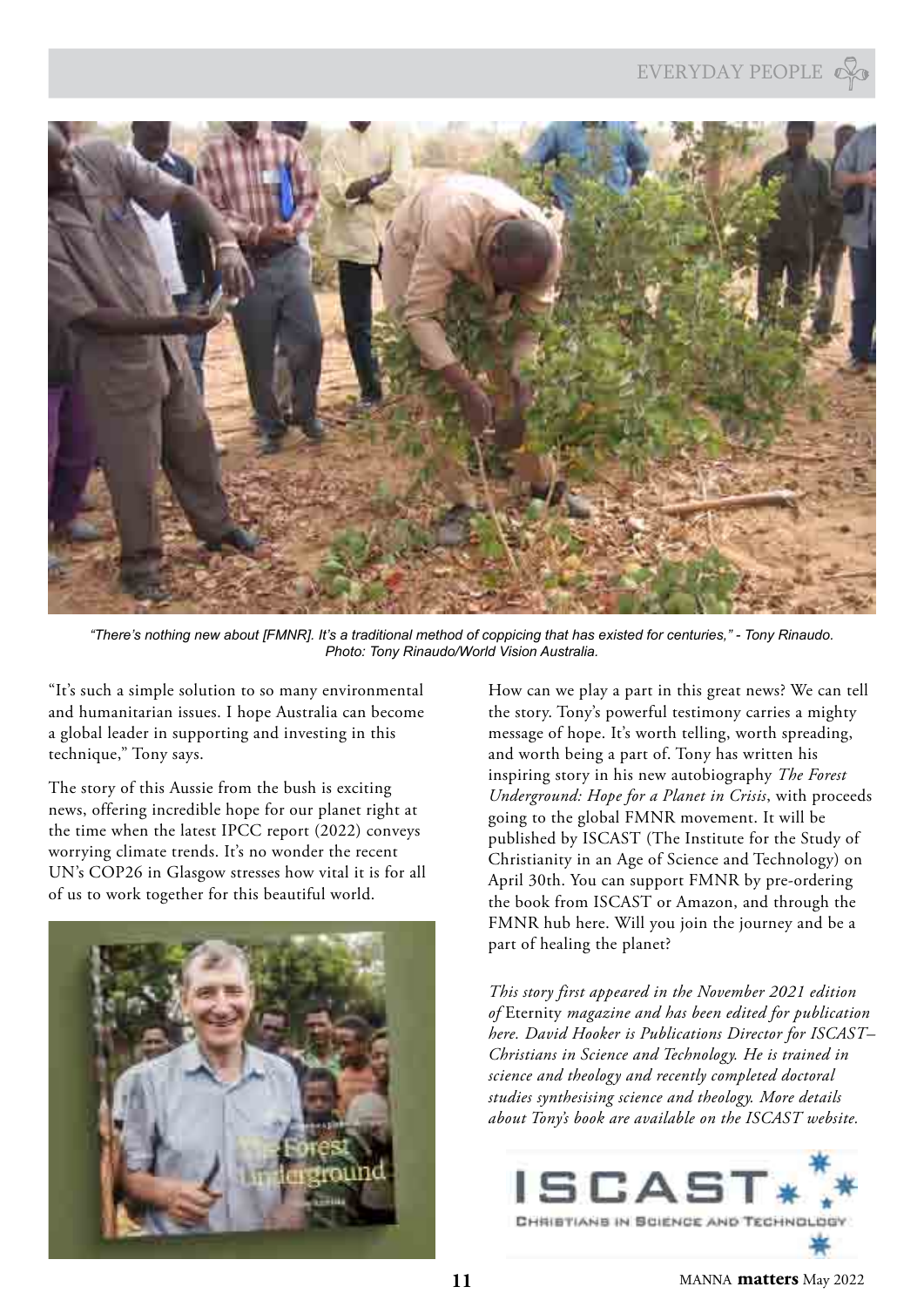# **"On Ya Bike!"**

#### **A Practical Guide to Cycling FAR more**

by Jacob Garrett I don't own a car. These days I ride pretty much everywhere, and in all conditions. But it wasn't always this way. I used to view cycling as a recreational or supplementary form of transport and as a teenager I barely rode my bicycle at all, even though (had I realised it) riding to school would have cut my commute time *in half* compared to public transport. Ten years on, I find myself regularly evangelising about the many joys and advantages of using a bike as a primary vehicle.

But in my experience, most people already have their own reasons to ride more: whether it be the numerous health benefits, the delight of being out and about under pedal power, the cheaper cost, or the considerable reduction in emissions and traffic congestion. Most people already think cycling more would be a good idea, and surveys show that most of us would truly like to ride more than we currently do.

So what's stopping us? The main thing stopping me was I simply didn't realise how possible it is. Below you'll find a discussion of most of the common barriers to cycling and some ways to overcome or mitigate them. It should be said at the outset though, I'm a 28-year-old male living in the inner city: I am in the most advantageous position possible to ride as much as I do. But it is far from an all-or-nothing equation: almost all of us are able to ride much more than we might imagine. This guide will help us do just that.



*Author with bike in 'ute-mode' carrying a week's worth of groceries with room to spare!*

Almost all of us are able to ride much more than we might imagine. This guide will help us do just that.

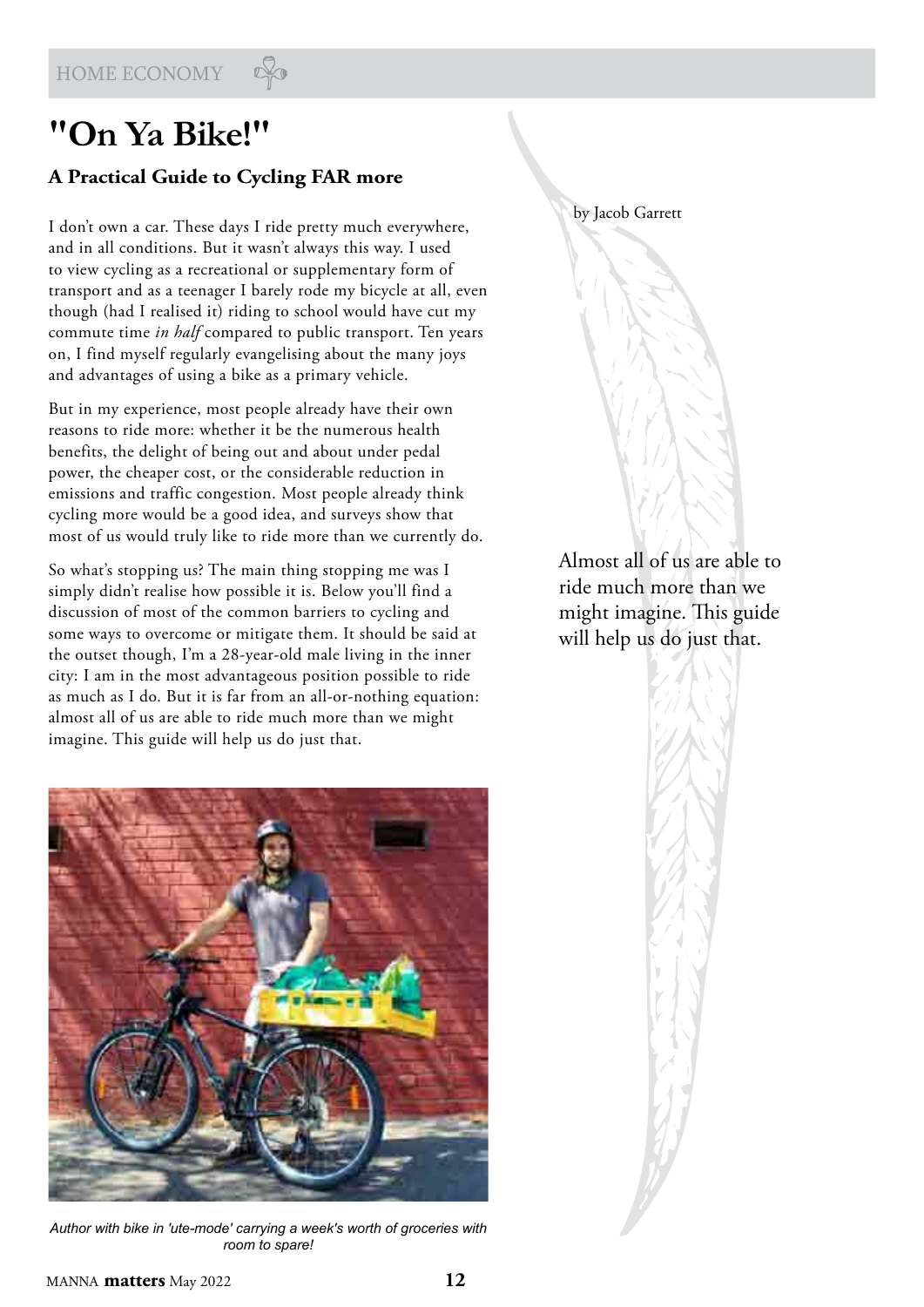#### **1. Time and Distance**

A common assumption is that cycling is simply slower than driving. For journeys over 5km this is often true, but in a city context, even for journeys between five and ten kilometres, the difference can be only a matter of minutes. The easiest way to test this for your area is simply to plug in a destination on Google Maps and compare the times: you might be surprised. For short trips though, especially during peak-hour traffic or those involving multiple stops, cycling can actually be faster than driving. No traffic also makes arrival times more predictable. Studies estimate that around half of

all car trips made are under 5km, why not see how many of yours could be done on a bike?

In our busy world it can be tempting to prioritise efficiency, but a hidden advantage of cycling can come precisely when it takes longer. Cycling creates breathing room between activities: a chance to ease into the day or wind down after

work. What's more, many of us struggle to get as much exercise as our bodies (and brains) need, especially when we view exercise as a separate activity to carve out time for in the day. Cycling regularly therefore can be *more* 'efficient' than a gym membership or going for a run, as this exercise is fully integrated into a daily rhythm.



*Bulky loads are no issue with a solid rack and some rope.*

Cycling more is far from an all-or-nothing decision! There are a number of ways you can supplement a lifestyle still based on a cycling core.

#### *Hybrid approaches*

Ultimately, the prospect of getting everywhere *solely* by bike is impracticable and probably undesirable for most people. Happily, cycling more is far from an allor-nothing decision! There are a number of ways you can supplement a lifestyle still based on a cycling core.

#### **Train and ride**

This is my personal favourite. This method greatly extends your travel range for no extra effort while bringing your total travel time often within about 30 minutes (or less!) of the same trip done by car. Most

> trains in Australia will have provision for your bike, but check your local regulations as this can be subject to certain restrictions.

#### **Cycling plus car share (no privately-owned car)**

Most people need a car sometimes. But instead of owning your own, why not borrow one from a family

member, friend, or neighbour for a longer trip once in a while, or for something like moving house? You could even organise a joint-ownership arrangement as a group of households in your area. These days there is an abundance of commercial vehicle sharing platforms too like Go Get, Flexicar, and Car Next Door. If you find you can achieve things with a bike 80-90% of the time, this can be a financially freeing approach.

#### **E-bikes**

E-bikes (or 'pedelecs') have come a long way in the last few years. For those with limited physical capacity,



*You can easily take your bike on almost any train in Australia.*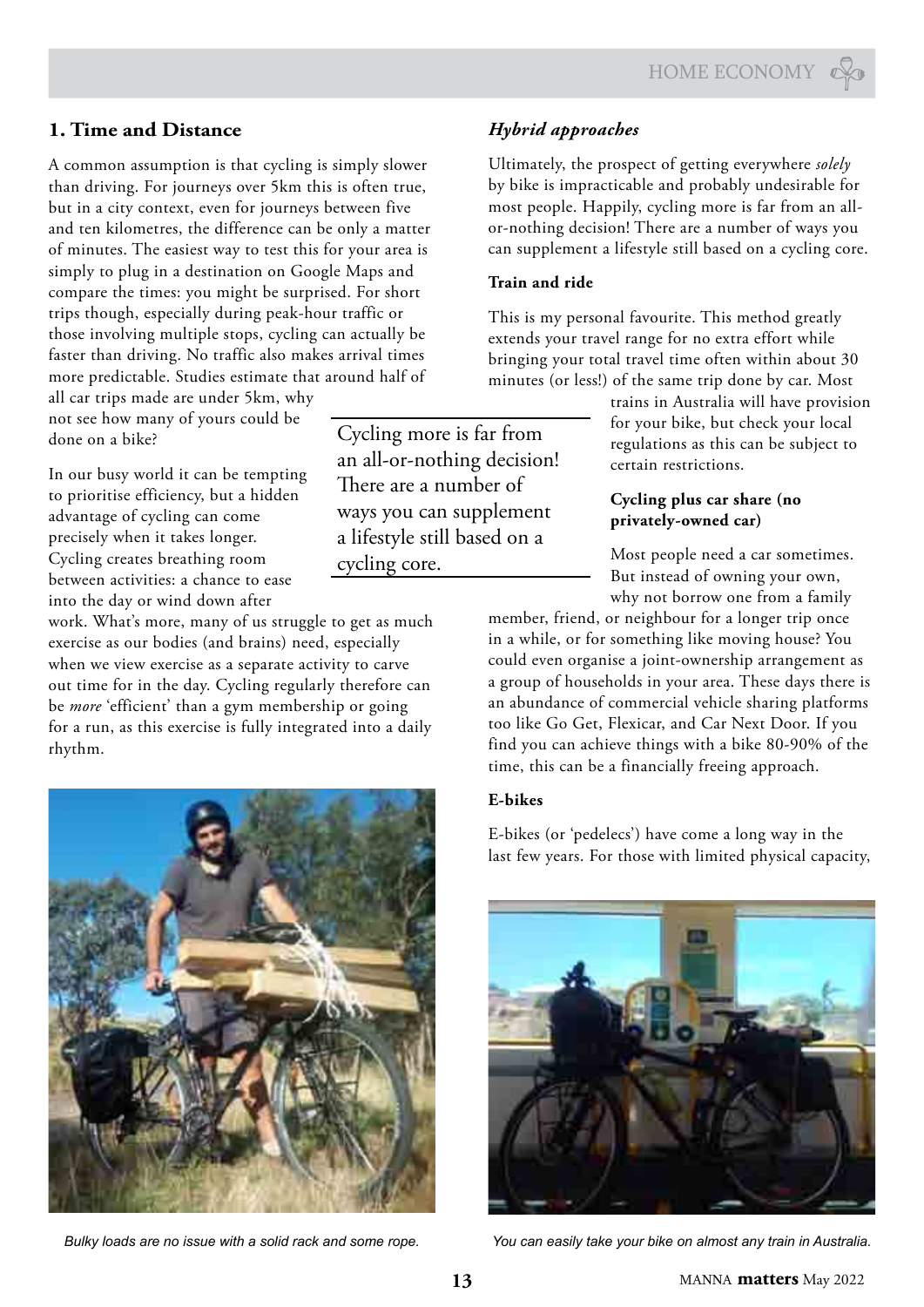### HOME ECONOMY ON

travelling long distances, or transporting multiple young children the electric assistance they offer can dramatically increase the potential of living car-free, plus you can take them on the train just like a standard bike. However, purchasing an e-bike new or even converting your existing bike can be quite expensive.

#### **Cycling whenever you can**

Many situations still demand a privately owned car, but even here there is much room to reduce dependency. It's easy to be in the habit of simply using a car for everything, when we really don't have to! Cycling 30-40% of the time still yields great benefits.

#### **2. Confidence and Safety**

Maybe it's been a while since you were on two wheels, or maybe you've never really ridden much before. There's always that first hump of beginner's awkwardness, but the good news is, especially if you learned as a child, it takes surprisingly little time to build basic proficiency. By far the best way to get into cycling is to do it with others!

Happily, cycling injuries are rare and usually minor, and there are many way to make it safer (see https:// www.bicyclenetwork.com.au/tips-resources/road-rules/).

#### **3. Terrain and Lack of Infrastructure**

Perhaps you live in a particularly hilly area, or somewhere with slim road shoulders and few dedicated cycling lanes and paths. These can be significant challenges. Regional and rural areas, in particular, can suffer from a lack of good cycling infrastructure and often have higher speed limits for passing cars. Ultimately, these challenges must be weighed context-to-context and cyclist-to-cyclist. If you feel the cycling infrastructure is lacking in your area



*Dedicated lanes make things safer. Photo: Maksym Kozlenko.* of regular life, which leads us to…



*Commuting through urban woodland. Photo: Nick Carson.*

you may also choose to make your voice heard: you're unlikely to be the only one who thinks so. Unfortunately, most urban planning is still done with the motor vehicle primarily in mind. Even so, sometimes good routes can exist without our knowing. For help planning a route in your area, check out https://www.bicyclenetwork.com.au/ tips-resources/maps-and-rides/, play around with the cycling filter on Google maps, or try out a cycling route planning app such as Bikemap.

Hills can be intimidating, but be assured the more you ride the easier they will become: remember your gears!

#### **4. Clothing, Sweat, Weather**

Do you work a job with a professional business dress code? Maybe you're going to a nice dinner or a party and feel cycling might limit your clothing choices. Perhaps you're worried the weather or the distance will mean you arrive sweaty or soaked by the rain. These are common concerns. Especially if a workplace has showers, many cycle commuters simply bring two sets of clothes and change before clocking in. In the absence of a change room though, with a bit of savvy you can ride a bike in just about any outfit. A raincoat (and optional rain pants) is an essential piece of kit for inclement conditions.

Sweat can be minimised by shedding layers down to a minimum, but if it's hot or hilly it does become a little inevitable. It's open to personal discretion how sweaty one can be on arrival and remain 'presentable.' As above, however, it's worth noting that we live in a society where physical exertion is increasingly viewed as a side-activity: something to be done at special times in special clothes in special places. By contrast, arriving with a bit of sweat on your brow can help re-normalise physical activity as part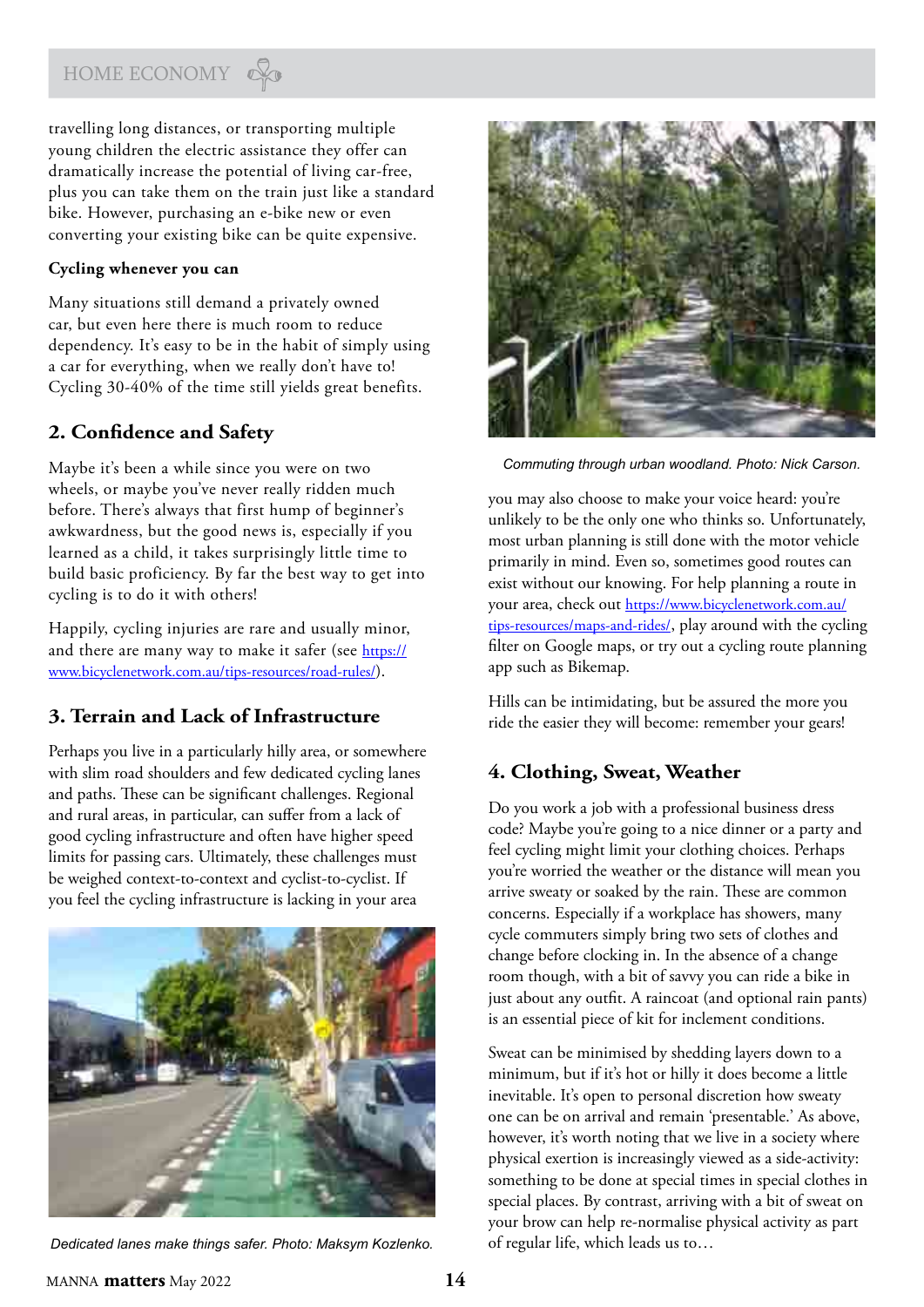#### **5. Fitness**

Cycling is one of the least demanding forms of exercise: it utilises some of your largest and most powerful muscle groups in a very low-impact form of aerobic activity. Coupled with the genius of gear ratios, cycling allows you to fly along for only the effort a brisk walk. As a result, it takes surprisingly little time to become 'bike-fit': I've seen many women and men of different ages and fitness levels become comfortable with cycling in under a month. After all, you don't need to be a Tour de France rider to cycle to work, the local store, or to visit a friend, and the level of basic functional fitness gained by doing so feels great as you go about the rest of your day.

#### **6. Storage – where to keep it?**

For those without outdoor enclosed space like a garage, this can be a significant challenge. Renters, especially, can be up against it if bikes are not allowed indoors. When considering options, remember that any choice which makes it a hassle to access your bike will inherently discourage use.

Outdoor possibilities for homes without sheds include down the side of the house, on the balcony of an apartment, or on the front porch under a veranda. Just make sure it's covered and locked.



If space inside is at a premium, home-owners have access to a range of clever wall-mounting solutions. But even for those not able or unwilling to drill into walls, there are a number of free-standing, out-of-the-way options.

It is also worth considering secure storage possibilities elsewhere such as at your workplace or the free bicycle cages along many train lines (eg. Parkiteer).

#### **7. Basic Equipment and Maintenance**

Sometimes the biggest block to cycling is lacking the gear or know-how to get started. The number of products and variety of terminology can be a little overwhelming.

#### *Bike basics*

The most important factor in a bike is whether it is sized and adjusted well for you. Adjust your seat until your leg is almost (but not quite) straight at its lowest point.

If you're not sure about anything, take your bike along to a bike shop or community bike shed and they'll assess it for you. Don't be afraid to ask questions, most bike people are friendly and happy to help. Most of the time though, an old bike just needs some chain oil and a few tweaks, many of which can be done yourself! Online tutorials are invaluable for this (I like the ones from Park Tool). For those keen to learn, some priorities would be:

- Achieving correct tyre pressure (easy)
- Oiling your chain (easy)
- How to tighten/loosen various elements like seat, handlebars, rack mounts etc. (easy)
- How to remove your wheels and change a tyre/tube (easy-moderate)
- How to adjust your brakes (easy-moderate)
- How to adjust your gears (moderate)

#### *Essential equipment*

- Lock check out thebestbikelock.com.
- Lights don't ride at night without them!
- Tyre pump based on the valve you have: either 'schrader' or 'presta.'
- Chain oil/lube.
- An Allen key set (metric) for adjustments.

#### *Very useful (but optional) equipment*

- Water bottle and water bottle cage/holster.
- Rear mudguard.
- Phone holder for on-the-go, hands-free navigation.
- Small bike pump, spare tube, and patch kit (with tyre Bike Nook: a freestanding indoor storage option. **Bike Nook: a freestanding indoor storage option. B** lever) for the occasional puncture.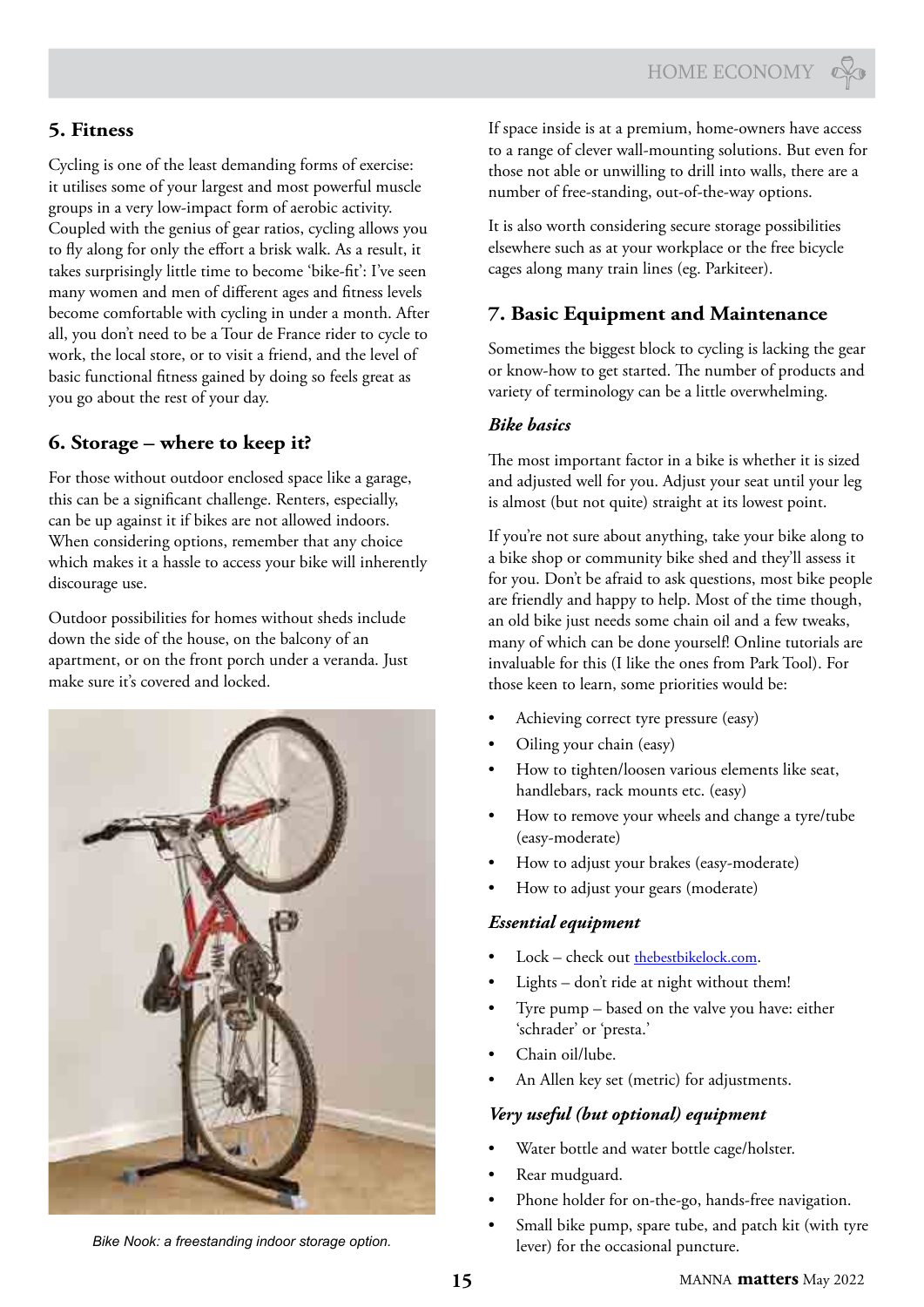#### **8. Transporting stuff**

With the right equipment, you can carry pretty much anything on a bike. For everything else, there's the cargo bike or bike trailer. In my experience, moving 'impossible' loads on a bike comes down to three things:

- The right mindset: approach with curiosity and resourcefulness – 'how would I do it on a bike?'
- **Racks and straps:** front and back racks provide stable platforms from which to hang bags, support baskets, and tie down bulky loads. Most common aluminium racks support 15-25kgs, but certain steel racks can handle far more (up to 60kg)!
- **Bags:** a backpack will only get you so far. Panniers (bags that hang from the sides of a rack) are a staple for commuting and grocery runs: a single one of these has a capacity of 20+L, and you can use two per rack (ie. up to four!).

The cargo bike and child trailer are staples for folks with young families. While these options are a greater financial investment, in some contexts they can truly render the car completely unnecessary for a whole household (especially a cargo e-bike!). For more on car-free family life, check out Cathy Cook's reflections in *Manna Matters* Nov 2013.

Of course, there are always limits. Chauffeuring elderly people or those with physical disabilities is still wiser by car, and some loads remain prohibitive. More than that, not everyone is ready or able to commit the time, energy, or money toward a bike that will enable them to do most of what they need to on two wheels. Still, you might be surprised how much you can achieve with a simple back rack and two panniers!

#### **Changing our Mental Road Maps**

In 1949, the average Brit cycled 474kms per year, but in 2018 managed only 80kms. By contrast, Danes today cycle *more than ten times* that! Bikes have only become more affordable and far nicer to ride than those in 1949, but since then some societies have been more profoundly shaped by the personal motor vehicle than others.

Even people with cars can cycle far more. Simply by riding more and driving less we begin to break a cultural and personal dependency that can keep us shut out from certain conceptions of the good life. It's so easy to default to the car and see cycling as merely a second-best thing, or worse, to cycle only as a form of sacrifice on the altar of health or to appease the angry god of emissions targets.

At its heart, cycling is simply an alternative answer to the question of personal transport. It has real disadvantages, but also unique advantages. Compared to driving, cycling frees up income and increases our interaction with the world outside and with the people we see as we pass by, cycling is fun and adventurous—it invites us down that side street or to stop in at that strange shop—cycling is quieter, calmer, and puts us more in touch with our bodies. So if it's been a while—or never at all—hopefully this guide has helped you consider what's holding you back and prompted you toward new possibilities.



*Friends of the author from Castlemaine, Victoria, with their cargo e-bike and child trailer, plus extra-large panniers!*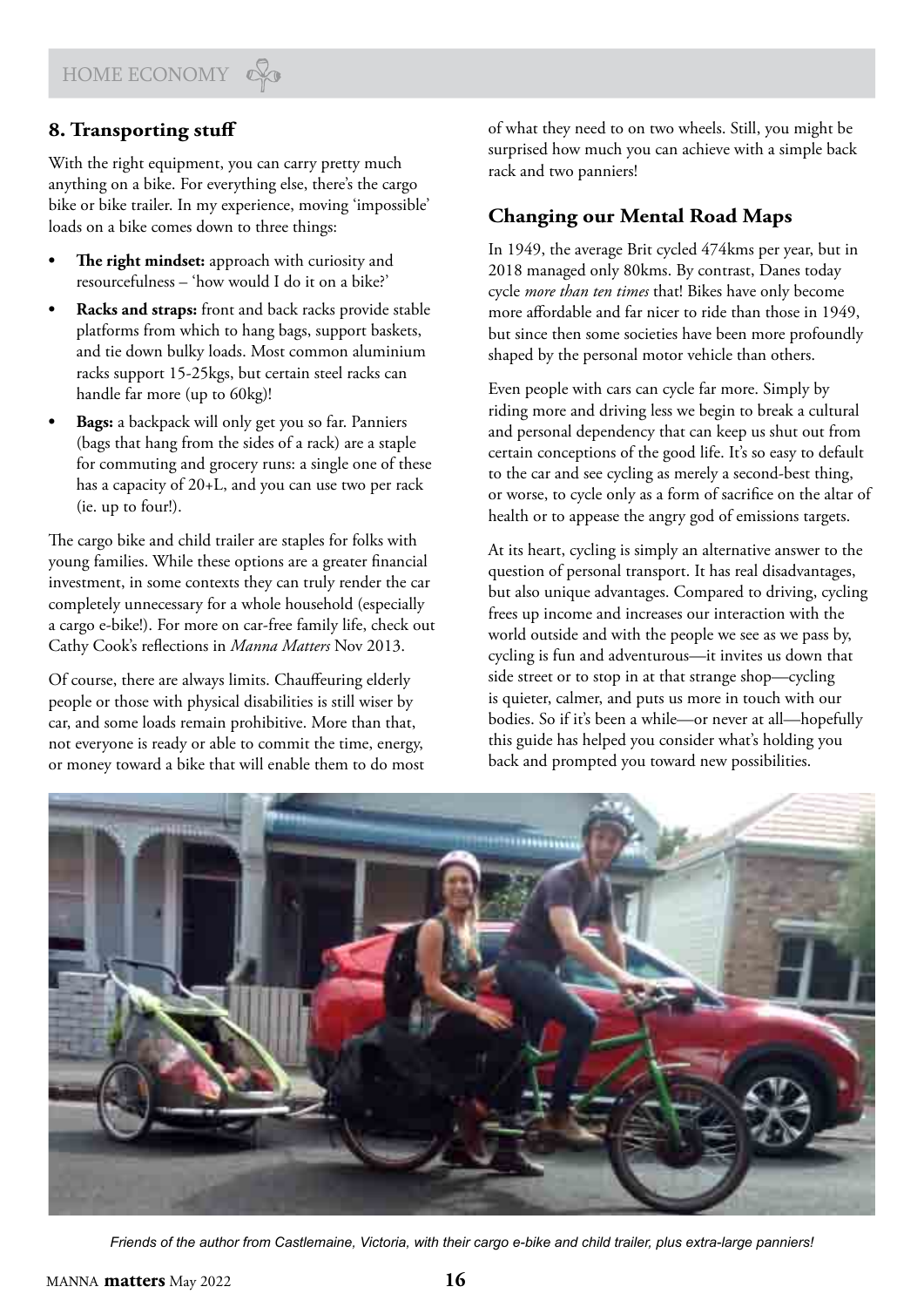# **Saving Species**

#### **Biodiversity Protection in Central Victoria**

by Kim Cornford I'm standing on a grassy hill slope in Central Victoria. Big old paddock trees dot the landscape, a mob of sheep graze in the distance, the sky is blue in every direction, and the summer sun is beginning to strengthen as the morning passes. It's late November and I'm with a small team of people walking in lines up and down hills searching for Golden Sun Moths. It's hot, the air is still, the ground is rocky, the slopes are steep, and barbed wire fences are in the way. We walk, with a few short breaks, for five hours in the hottest part of the day because this is when the moths are active. This is the essential groundwork involved in the conservation of critically endangered species.

I work in landscape restoration and the protection of threatened ecosystems. My journey into conservation began with native grasslands in Footscray - an unlikely inner-city location to first learn about kangaroo grass, wallaby grass and spear grass! 'Know your bio-region' was the cry from friend and mentor, Greg Gow, later our pastor at Footscray Church of Christ. I learned that temperate grasslands and grassy woodlands originally extended from Footscray, across the volcanic plains from Western Melbourne, past Geelong, Camperdown, Warrnambool, and all the way to Portland. Before the arrival of Europeans and their sheep, grassy ecosystems flourished here and in a number of other locations across Victoria.

Connection to land and place is a challenge for most of us living in urban spaces. Connection to land and place is central to many of the biblical stories which teach us how to care for each other and the earth. The temperate grasslands of south-eastern Australia are now recognised as a critically endangered vegetation community with less than 1% remaining. Europeans weren't connected to their value and significance when they arrived, and we still struggle now. We are only just starting to learn what First Nations people have to teach us.

More than fifteen years down the track, my path has consistently followed native grassland restoration and protection in Victoria. I wouldn't say it's a path I planned, but a path I have followed by opportunity and choice; a calling to connect with and understand God's creation and my role in its stewardship. It's a vocation we are all called to in one way or another.

When a vegetation community is critically endangered, so too are all the creatures and critters reliant on that system for their survival. There is a whole suite of insects, lizards, mammals and birds listed as critically endangered in Australia due to the loss of native grassland habitat. When species are listed as critically endangered in federal legislation, criteria such as population size, geographic distribution, and probability of extinction in the wild are assessed. Extinction in the wild means if nothing is done to protect and manage species and their ecosystems, they will become



Connection to land and place is a challenge for most of us living in urban spaces. Connection to land and place is central to many of the biblical stories which teach us how to care for each other and the earth.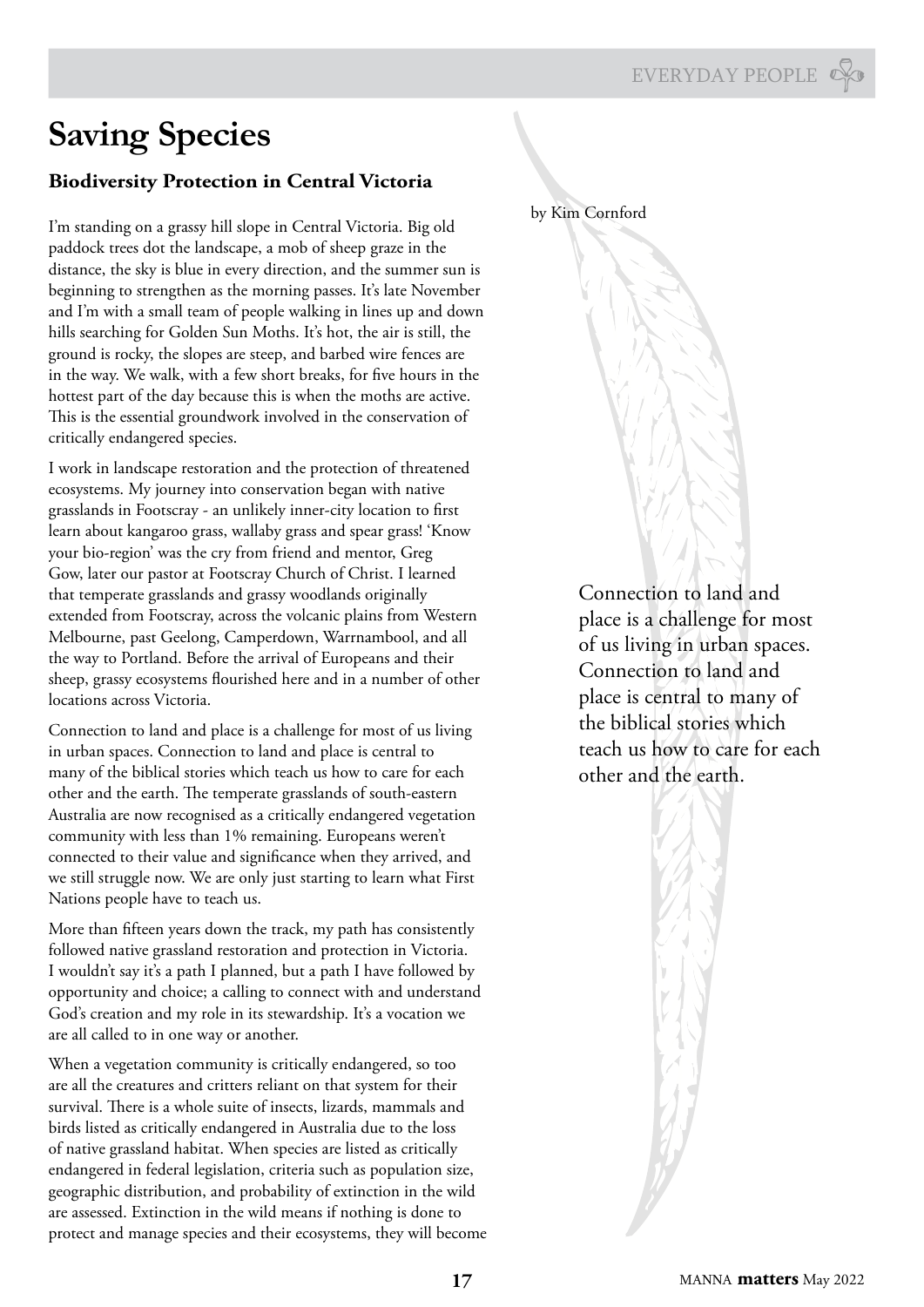### EVERYDAY PEOPLE C



extinct within ten years. Ten years is not a long time. Extinction in ten years is not the story we want to tell our children. Fortunately, a lot can be done in ten years if we so choose.

Enter stage right, the Golden Sun Moth, *Synemon plana*. This unassuming little creature is one of those threatened species reliant on native grasslands, and one I have had the great privilege and joy to learn about in the last couple of years. It's a day-flying moth about the size of a fiftycent coin. The male is a gorgeous chocolate brown with squiggly white markings, the female has similar markings with beautiful bright orange hind wings. It spends two to three years in the larval form eating the roots of native grasses, emerging as a moth for only one to four days to fly and mate, and then dies. It used to be known as the 'mouthless moth' having no functional mouthparts.

Like many other vulnerable and threatened species, the Golden Sun Moth has particular requirements for its survival and success. The moth emerges in summer, once the temperature gets consistently warm. It flies on days with clear skies and gentler winds. And it tends not to emerge for at least two days after rain, when the ground and soil are dry. All this culminates in uncomfortable conditions for us to survey the moths! Predicting days for surveying the moths can be challenging, too, and the La Nina summers we have had for the last two years have not been as favourable for the Golden Sun Moth. Intermittent rains through spring and summer and inconsistent temperatures have made for unclear triggers for the moth to emerge.

The property we are surveying is one of five working farms owned and managed by Cassinia Environmental, where I work. On these farms, agricultural production and biodiversity protection works are done hand-in-hand. Some areas are set aside for protection, while others are being restored with tree planting, native grass seeding, and erosion control work. Pest animals and weeds are controlled to protect native vegetation and animals. The sheep are grazed in rotations across paddocks to ensure native grasses thrive, and the habitat for the Golden Sun Moth is kept intact. The wool is sold as a 'Protected Habitat' brand.

The farms are one part of Cassinia's work, which also includes the protection of places with intact ecosystems, restoring degraded places to functioning ecosystems, and connecting precious remnants already protected in the landscape. Private land conservation is an essential part of our global need to protect and restore biodiversity. Cassinia Environmental is part of an emerging market which is rapidly recognising and responding to the great challenge of stewarding our amazing planet for future generations.

It doesn't take too much investigation to be drawn into the wonder, mystery and beauty of the created world. Each part of the created order has a role to support the other in an infinitely complex web of relationships, including ours. Humans have a unique vocation to choose care and good management of the resources on the earth. I am very grateful for the opportunities I have to be drawn into this wonder and the joy I am given in return.

After being listed as Critically Endangered in 2009, the Golden Sun Moth was down-listed to Vulnerable on 7 December 2021. A conservation success.

*Kim works part-time as Landscape Operations Manager for Cassinia Environmental. If connecting to land and place in new ways interests you, you can read more about Cassinia's work (www.cassinia.com), volunteer with Cassinia and with A Rocha (www.australia.arocha.org), a Christian conservation organisation and partner of Cassinia. You can also contribute to Cassinia's work through the aTree program (aTree.com.au.)*

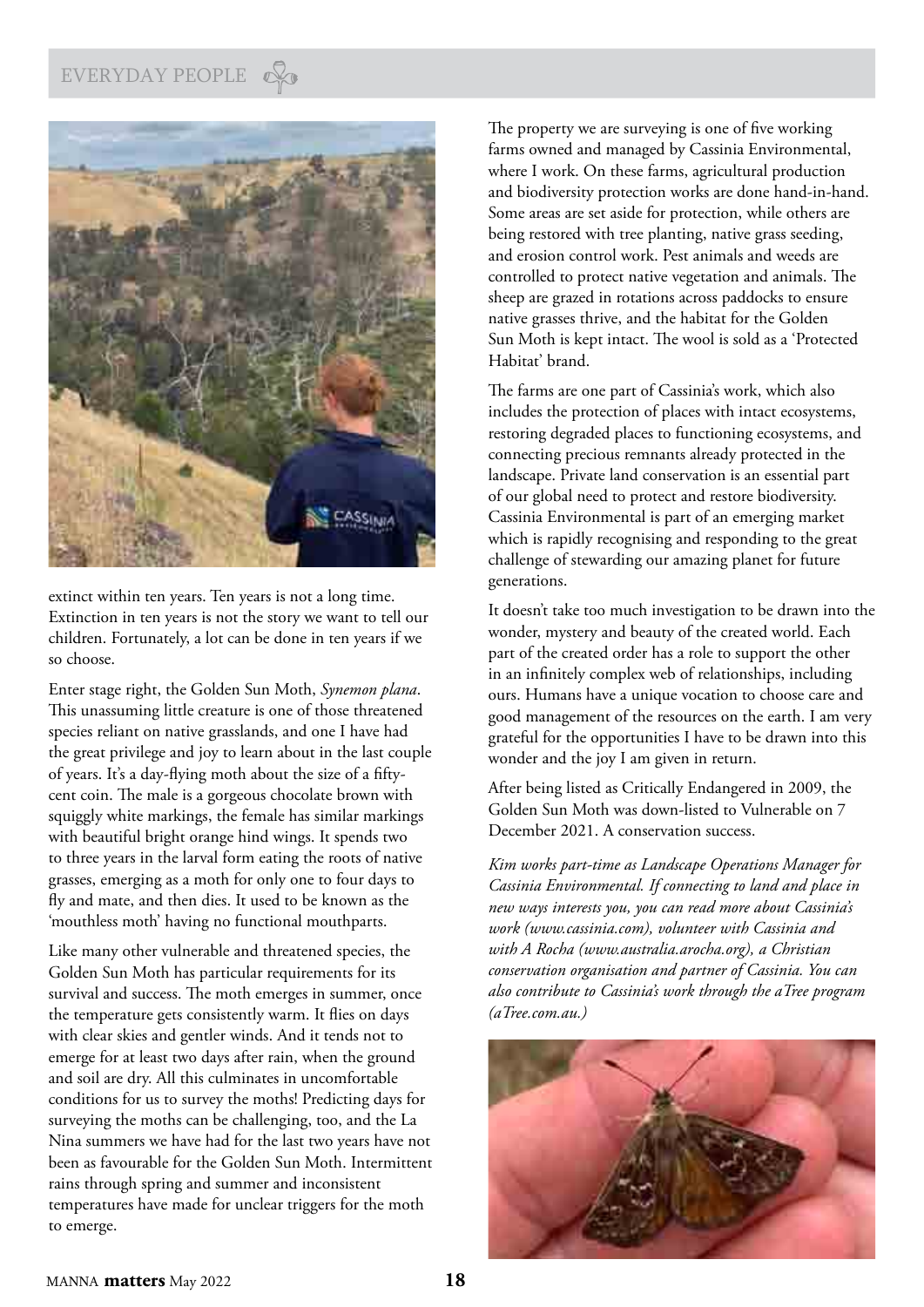# **Remembering the Diggers**



In 1649, shortly after the execution of Charles I in England, Gerrard Winstanley—a religious reformer, political agitator, and social activist—led a group of "True Levellers" or "Diggers." This group of commoners wanted to level the laws of the land and portion out private land so that people could dig for their own crops, hence the designation, "Diggers." Winstanley published a pamphlet entitled *The New Law of Righteousness*, which took its inspiration from the vision of common property in the Book of Acts. Winstanley complained that God made the Earth as a "common Treasury for all to live comfortably upon, is become through man's unrighteous actions one over another, to be a place, wherein one torments another." The solution, he reasoned, was, "The Earth becomes a Common Treasury again, as it must, for all the Prophesies of Scriptures and Reason are Circled here in this Community, and mankind must have the Law of Righteousness once more writ in his heart, and all must be made of one heart, and one mind."

Winstanley also made reference to prophetic and ecstatic utterances of his followers, what people said in a "trance," namely, "Work together, Eate Bread together, Declare this all abroad" and "Whosoever labours the Earth for any Person or Persons, that are lifted up to rule over others, and doth not look upon themselves, as Equal to others in the Creation: The hand of the Lord shall be upon that Laborer: I the Lord have spoke it, and I will do it."

This call for communal land mixed with prophetic pronouncements about justice were directly influenced by the Book of Acts!

*Michael F. Bird is an Australian biblical scholar and priest. He lectures in theology at Ridley College, Melbourne. This reflection first appeared in his digital newsletter,* Word from the Bird, *on 28/03/2022 and has been re-published here with permission.* 

by Michael F. Bird

"The Earth becomes a Common Treasury again, as it must, for all the Prophesies of Scriptures and Reason are Circled here in this Community, and mankind must have the Law of Righteousness once more writ in his heart, and all must be made of one heart, and one mind."

- Gerrard Winstanley